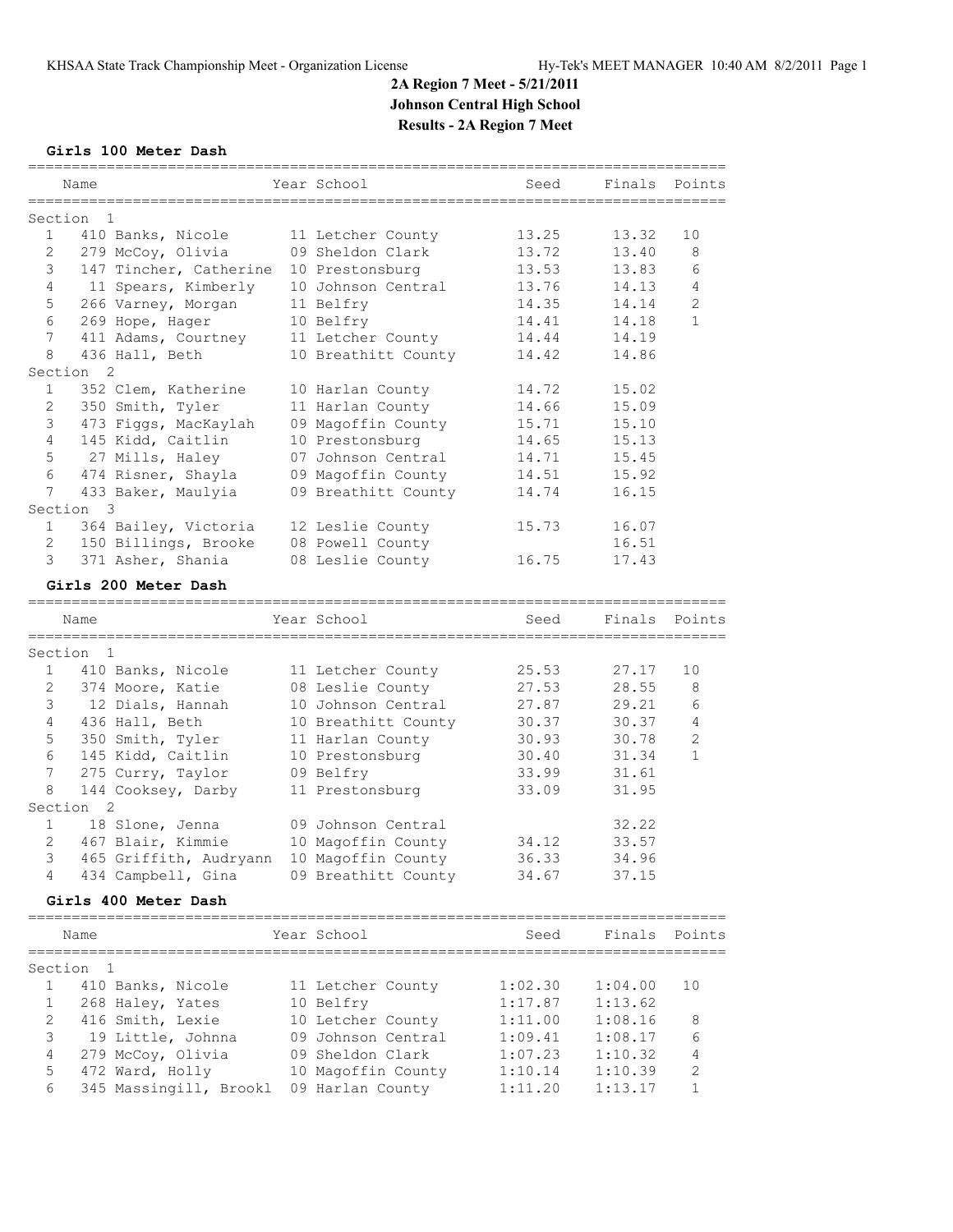## **....Girls 400 Meter Dash**

|               | 7 377 Sparks, Shelby  | 07 Leslie County    | $1:15.44$ $1:16.21$ |         |
|---------------|-----------------------|---------------------|---------------------|---------|
|               | Section <sub>2</sub>  |                     |                     |         |
|               | 1 152 Curtis, Tristan | 09 Powell County    |                     | 1:13.76 |
|               | 2 371 Asher, Shania   | 08 Leslie County    |                     | 1:18.66 |
| $\mathcal{B}$ | 14 Chafins, Clara     | 10 Johnson Central  |                     | 1:21.69 |
|               | 4 434 Campbell, Gina  | 09 Breathitt County | 1:31.51             | 1:27.51 |

### **Girls 800 Meter Run**

|    | Name                 |                        | Year School            | Seed    | Finals Points |                |
|----|----------------------|------------------------|------------------------|---------|---------------|----------------|
|    | Section <sub>1</sub> |                        |                        |         |               |                |
|    |                      | 339 Davenport, Miranda | 11 Harlan County       | 2:37.18 | 2:37.07       | 10             |
| 2  |                      | 374 Moore, Katie       | 08 Leslie County       | 2:41.04 | 2:41.39       | 8              |
| 3  |                      | 476 Little, Abagale    | 09 Pike County Central | 2:46.00 | 2:44.34       | 6              |
| 4  |                      | 367 Little, Lauren     | 11 Leslie County       | 2:47.22 | 2:47.60       | 4              |
| 5  |                      | 152 Curtis, Tristan    | 09 Powell County       |         | 2:51.09       | $\overline{2}$ |
| 6  |                      | 396 Balthis, Keisha    | 09 Letcher County      | 2:50.00 | 2:51.10       |                |
| 7  |                      | 342 Walters, Amber     | 09 Harlan County       | 3:10.00 | 2:57.98       |                |
| 8  |                      | 398 Mullins, Samantha  | 11 Letcher County      | 2:52.00 | 2:59.37       |                |
| 9  |                      | 15 Johnson, Claire     | 10 Johnson Central     | 3:15.18 | 3:07.35       |                |
| 10 |                      | 471 Carpenter, Brooke  | 10 Magoffin County     | 3:24.54 | 3:20.98       |                |
| 11 |                      | 14 Chafins, Clara      | 10 Johnson Central     |         | 3:25.61       |                |
| 12 |                      | 284 Hopkins, Alli      | 10 Prestonsburg        | 3:23.00 | 3:32.51       |                |

### **Girls 1600 Meter Run**

|   | Name                  | Year School        | Seed    | Finals  | Points |
|---|-----------------------|--------------------|---------|---------|--------|
|   | 366 Holbrook, Allison | 11 Leslie County   | 5:56.99 | 6:00.02 | 10     |
| 2 | 375 Day, Elizabeth    | 07 Leslie County   | 6:04.48 | 6:01.67 | 8      |
| 3 | 349 Miller, Kimberly  | 11 Harlan County   | 6:10.00 | 6:18.86 | 6      |
| 4 | 343 Goodwin, Jade     | 09 Harlan County   | 6:29.55 | 6:31.57 | 4      |
| 5 | 419 Gose, Carlenia    | 11 Letcher County  | 6:41.00 | 6:38.51 | 2      |
| 6 | 151 Morrec, Brooke    | 09 Powell County   |         | 6:51.55 |        |
|   | 397 Bryant, Leanna    | 09 Letcher County  | 6:57.00 | 7:17.76 |        |
| 8 | 7 Lemaster, Nicole    | 11 Johnson Central | 7:17.39 | 7:43.83 |        |
|   | 276 Preston, Nicole   | 09 Belfry          | 7:59.46 | DNF     |        |
|   |                       |                    |         |         |        |

### **Girls 3200 Meter Run**

|   | Name                  | Year School        | Seed     | Finals Points |      |
|---|-----------------------|--------------------|----------|---------------|------|
|   | 366 Holbrook, Allison | 11 Leslie County   | 13:02.38 | 12:57.90      | 10   |
| 2 | 375 Day, Elizabeth    | 07 Leslie County   | 12:54.03 | 13:05.30      | 8    |
| 3 | 349 Miller, Kimberly  | 11 Harlan County   | 13:26.00 | 13:20.90      | 6    |
| 4 | 419 Gose, Carlenia    | 11 Letcher County  | 14:42.00 | 14:27.70      | 4    |
| 5 | 344 Epperson, Miranda | 10 Harlan County   | 15:27.00 | 14:57.70      | 1.50 |
| 5 | 151 Morrec, Brooke    | 09 Powell County   |          | 14:57.70      | 1.50 |
| 7 | 397 Bryant, Leanna    | 09 Letcher County  |          | 15:20.60      |      |
| 8 | 5 Castle, Lakin       | 12 Johnson Central |          | 15:22.61      |      |
| 9 | 284 Hopkins, Alli     | 10 Prestonsburg    |          | 20:54.23      |      |
|   |                       |                    |          |               |      |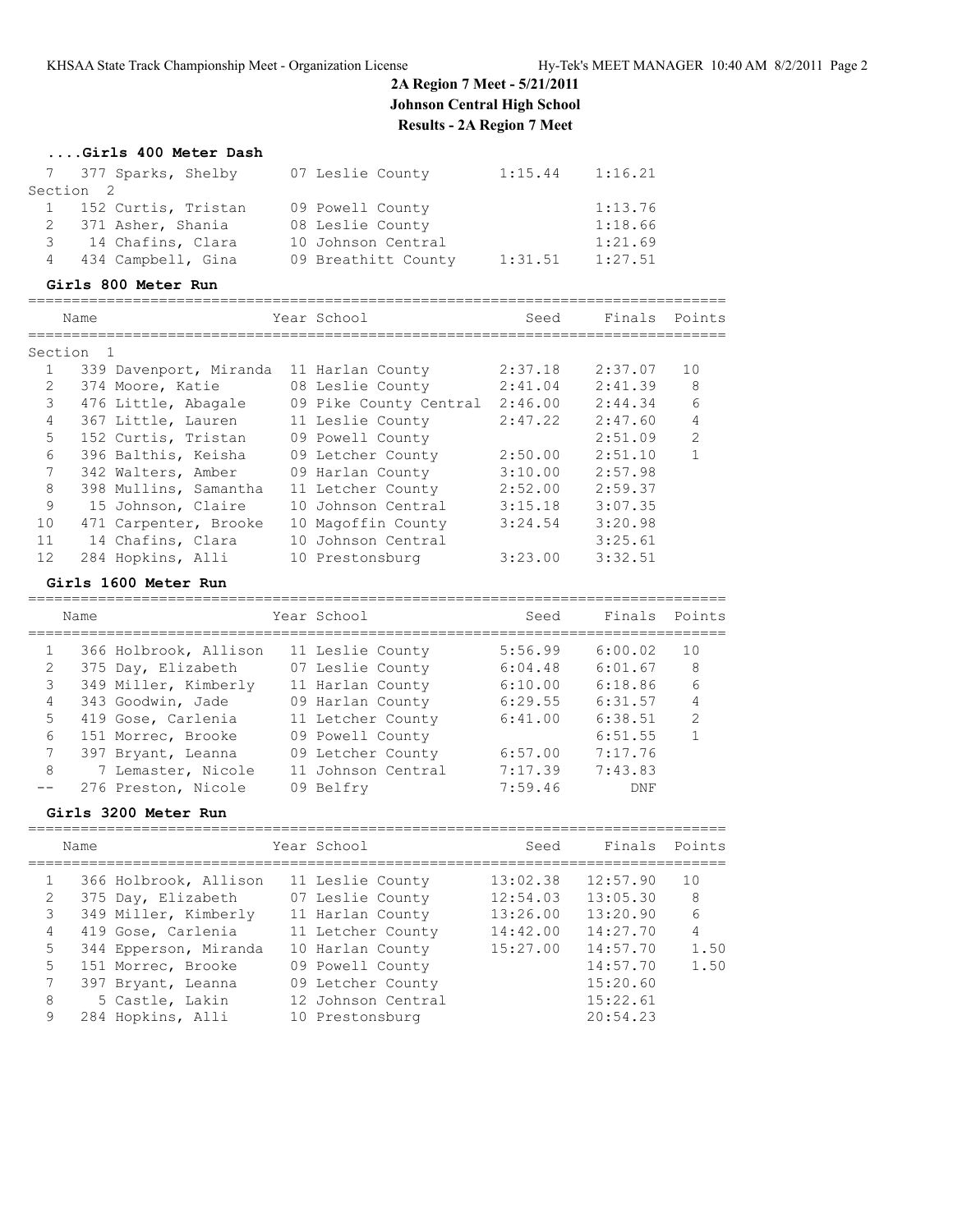### **Girls 100 Meter Hurdles**

|         | Name                   | Year School        | Seed  | Finals Points |    |
|---------|------------------------|--------------------|-------|---------------|----|
|         | 147 Tincher, Catherine | 10 Prestonsburg    | 17.27 | 17.91         | 10 |
| 2       | 406 Johnson, Ashley    | 11 Letcher County  | 17.87 | 18.04         | 8  |
| 3       | 407 Whitaker, Haley    | 11 Letcher County  | 18.85 | 19.11         | 6  |
| 4       | 359 Graham, Jennifer   | 10 Harlan County   | 18.35 | 19.15         | 4  |
| 5       | 462 Peters, Lexi       | 10 Magoffin County | 18.84 | 22.27         |    |
| Section | - 2                    |                    |       |               |    |
|         | 352 Clem, Katherine    | 10 Harlan County   | 21.03 | 20.76         | 2  |
| 2       | 367 Little, Lauren     | 11 Leslie County   | 19.87 | 21.02         |    |
| 3       | 278 Casey, Dani        | 09 Belfry          | 21.80 | 21.24         |    |
| 4       | 373 Fee, Katelyn       | 08 Leslie County   | 20.84 | 21.30         |    |
|         | 266 Varney, Morgan     | 11 Belfry          | 19.29 | DO            |    |

#### **Girls 300 Meter Hurdles**

### ================================================================================ Name The Year School Seed Finals Points ================================================================================ Section 1 1 365 Moore, Hillary 12 Leslie County 52.72 51.48 10 2 407 Whitaker, Haley 11 Letcher County 53.20 54.32 8 3 406 Johnson, Ashley 11 Letcher County 56.80 57.41 6 4 13 Hager, Katilyn 10 Johnson Central 56.49 58.31 4 5 359 Graham, Jennifer 10 Harlan County 59.66 1:02.31 1 6 352 Clem, Katherine 10 Harlan County 1:04.00 1:02.75 Section 2 1 376 Collett, Kaley 07 Leslie County 1:06.34 1:02.07 2 2 26 Plank, Alexa 08 Johnson Central 1:05.00 1:04.42 3 278 Casey, Dani 09 Belfry 1:04.00 1:08.22 4 462 Peters, Lexi 10 Magoffin County 1:09.70 1:11.09

#### **Girls 4x100 Meter Relay**

| School                       |    | Seed                         | Finals Points |    |
|------------------------------|----|------------------------------|---------------|----|
| Section 1                    |    |                              |               |    |
| 1 Johnson Central 'A'        |    | 56.01 55.12                  |               | 10 |
| 1) 12 Dials, Hannah 10       |    | 2) 25 McPeek, Paige 08       |               |    |
| 3) 11 Spears, Kimberly 10    |    | 4) 1 Mollett, Courtney 12    |               |    |
| 5) 27 Mills, Haley 07        | 6) |                              |               |    |
| 2 Letcher County Central 'A' |    | 55.10 55.35                  |               | 8  |
| 1) 411 Adams, Courtney 11    |    | 2) 406 Johnson, Ashley 11    |               |    |
| 3) 415 Lewis, Kendra 09      |    | 4) 414 Quillen, Kelli 09     |               |    |
| 5) 417 Wilson, Morgan 11     |    | 6) 394 Raleigh, Meg 09       |               |    |
| 7) 427 Bolling, Alley 09     |    | 8) 416 Smith, Lexie 10       |               |    |
| 3 Prestonsburg 'A'           |    | 57.45 56.29                  |               | 6  |
| 1) 144 Cooksey, Darby 11     |    | 2) 285 Setser, Kristany 11   |               |    |
| 3) 145 Kidd, Caitlin 10      |    | 4) 147 Tincher, Catherine 10 |               |    |
| 4 Belfry 'A'                 |    | 58.07 57.15                  |               | 4  |
| 1) 266 Varney, Morgan 11     |    | 2) 269 Hope, Hager 10        |               |    |
| 3) 268 Haley, Yates 10       |    | 4) 253 Hughes, M'Kayla 11    |               |    |
| 5) 272 Elkins, Tabbie 10     |    | 6) 275 Curry, Taylor 09      |               |    |
| 7) 278 Casey, Dani 09        | 8) |                              |               |    |
| 5 Leslie County 'A'          |    | 1:00.15                      | 1:00.44       | 2  |
| 1) 364 Bailey, Victoria 12   |    | 2) 372 Couch, Leah 08        |               |    |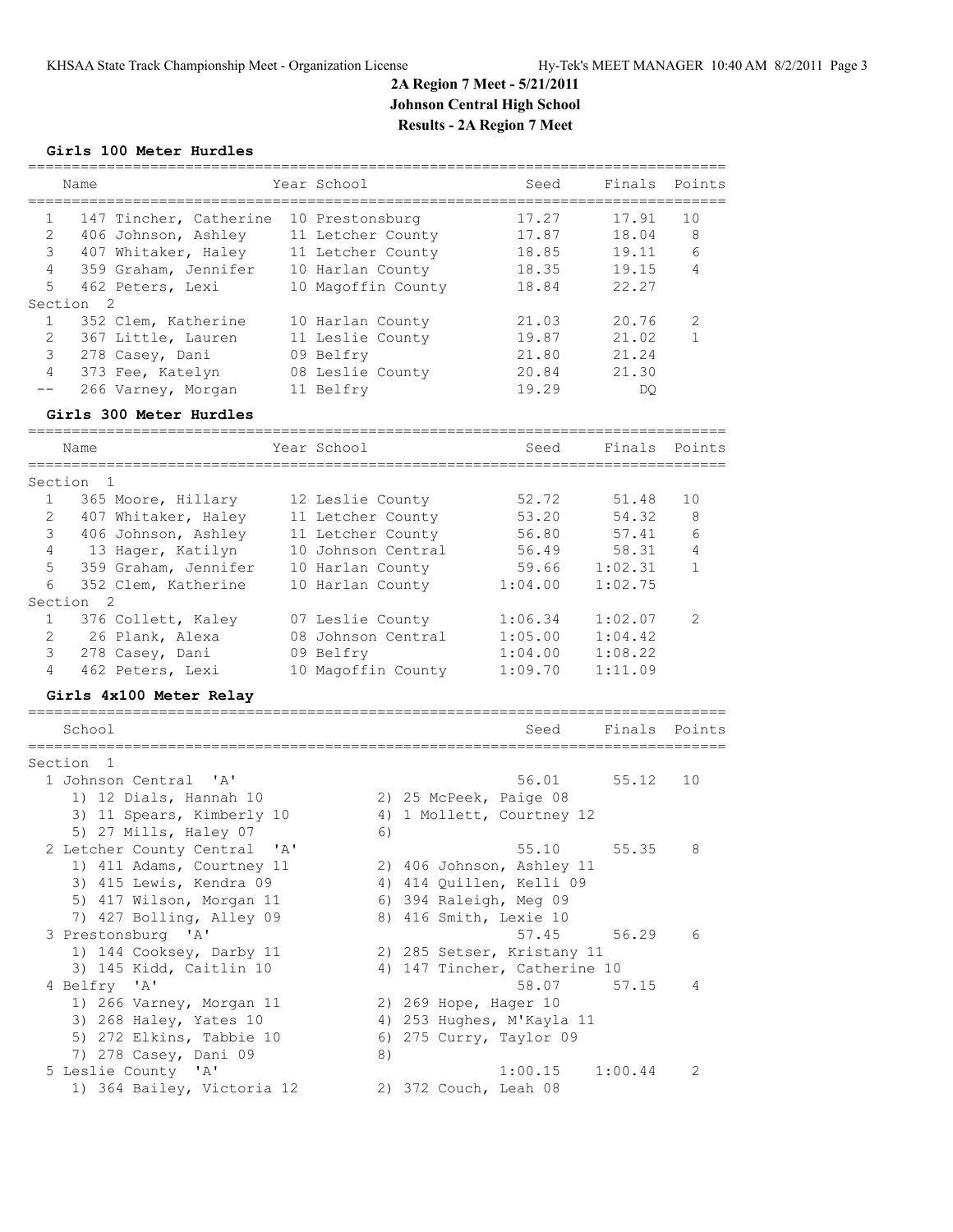### **....Girls 4x100 Meter Relay**

| 3) 370 Asher, Brooke 08<br>5) 371 Asher, Shania 08<br>7) 376 Collett, Kaley 07 | 4) 377 Sparks, Shelby 07<br>6) 378 Morgan, Bobbi 07<br>8) 368 Clark, Amber 10 |
|--------------------------------------------------------------------------------|-------------------------------------------------------------------------------|
| 6 Breathitt County 'A'                                                         | $1:02.04$ $1:00.83$                                                           |
| 1) 433 Baker, Maulyia 09                                                       | 2) 432 Bennet, Ronnie 11                                                      |
| 3) 436 Hall, Beth 10                                                           | 4) 437 Turner, Emily 10                                                       |
| 5) 439 Phipps, Morgan 10                                                       | 6) 447 Prater, Gerrica 12                                                     |
| 7 Magoffin County 'A'                                                          | $1:01.93$ $1:06.70$                                                           |
| 1) 473 Figgs, MacKaylah 09                                                     | 2) 474 Risner, Shayla 09                                                      |
| 3) 464 Blanton, Ashley 10                                                      | 4) 471 Carpenter, Brooke 10                                                   |
| 5) 465 Griffith, Audryanna 10                                                  | 6) 467 Blair, Kimmie 10                                                       |

#### **Girls 4x200 Meter Relay**

================================================================================ School School Seed Finals Points ================================================================================ 1 Johnson Central 'A' 1:58.18 1:56.00 10 1) 12 Dials, Hannah 10 2) 25 McPeek, Paige 08 3) 11 Spears, Kimberly 10 4) 1 Mollett, Courtney 12 5) 13 Hager, Katilyn 10 6) 2 Letcher County Central 'A' 1:59.00 2:00.60 8 1) 417 Wilson, Morgan 11 2) 414 Quillen, Kelli 09 3) 411 Adams, Courtney 11 416 Smith, Lexie 10 5) 406 Johnson, Ashley 11 6) 415 Lewis, Kendra 09 7) 394 Raleigh, Meg 09 8) 427 Bolling, Alley 09 3 Leslie County 'A' 2:06.68 2:05.05 6 1) 364 Bailey, Victoria 12 2) 372 Couch, Leah 08 3) 373 Fee, Katelyn 08 4) 377 Sparks, Shelby 07 5) 378 Morgan, Bobbi 07 (6) 376 Collett, Kaley 07 7) 371 Asher, Shania 08 8) 368 Clark, Amber 10 4 Belfry 'A' 2:08.01 2:09.50 4 1) 278 Casey, Dani 09 2) 253 Hughes, M'Kayla 11 3) 277 Hunt, Caitlyn 09 4) 272 Elkins, Tabbie 10 5) 275 Curry, Taylor 09 6) 268 Haley, Yates 10 7) 273 Hackney, Paige 10 8) 5 Magoffin County 'A' 2:23.90 2:19.22 2 1) 462 Peters, Lexi 10 2) 467 Blair, Kimmie 10 3) 454 Lemaster, JoKeisha 10 4) 465 Griffith, Audryanna 10 5) 464 Blanton, Ashley 10 6) 471 Carpenter, Brooke 10 -- Breathitt County 'A' 2:29.27 DQ 1) 433 Baker, Maulyia 09 2) 434 Campbell, Gina 09 3) 438 Hollon, Marissa 10 4) 450 Nichols, Makenzie 11 5) 451 Deaton, Kassey 09 6) 447 Prater, Gerrica 12 7) 436 Hall, Beth 10 8) 437 Turner, Emily 10

### **Girls 4x400 Meter Relay**

| School |                              |    |  | Seed                      | Finals Points |   |
|--------|------------------------------|----|--|---------------------------|---------------|---|
|        | 1 Letcher County Central 'A' |    |  | $4:40.00$ $4:38.85$ 10    |               |   |
|        | 1) 416 Smith, Lexie 10       |    |  | 2) 415 Lewis, Kendra 09   |               |   |
|        | 3) 398 Mullins, Samantha 11  |    |  | 4) 410 Banks, Nicole 11   |               |   |
|        | 5) 406 Johnson, Ashley 11    |    |  | 6) 407 Whitaker, Haley 11 |               |   |
|        | 7) 396 Balthis, Keisha 09    | 8) |  |                           |               |   |
|        | 2 Johnson Central 'A'        |    |  | 4:57.45                   | 4:43.43       | 8 |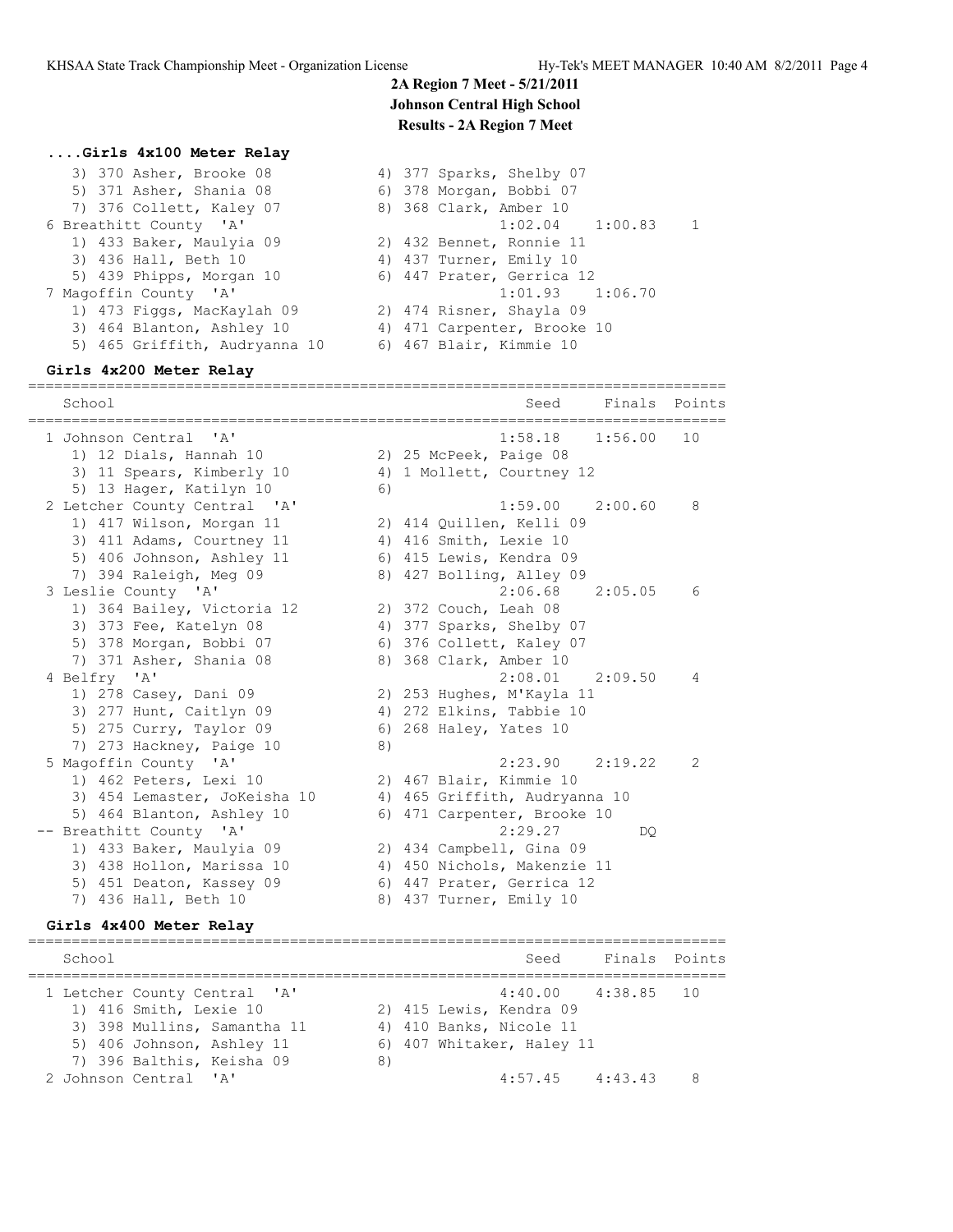# **....Girls 4x400 Meter Relay**

 1) 13 Hager, Katilyn 10 2) 11 Spears, Kimberly 10 3) 12 Dials, Hannah 10 4) 19 Little, Johnna 09 5) 27 Mills, Haley 07 6) 3 Leslie County 'A' 4:58.76 4:44.83 6 1) 367 Little, Lauren 11 2) 372 Couch, Leah 08 3) 373 Fee, Katelyn 08 4) 377 Sparks, Shelby 07 5) 371 Asher, Shania 08 6) 376 Collett, Kaley 07 7) 365 Moore, Hillary 12 8) 374 Moore, Katie 08 4 Belfry 'A' 5:59.19 5:49.20 4 1) 276 Preston, Nicole 09 2) 256 Lemaster, Hope 10 3) 273 Hackney, Paige 10 4) 277 Hunt, Caitlyn 09 5) 268 Haley, Yates 10 6) 272 Elkins, Tabbie 10 7) 257 Megan, Long 10 8) -- Magoffin County 'A' DQ 1) 472 Ward, Holly 10 2) 454 Lemaster, JoKeisha 10 3) 462 Peters, Lexi 10 4) 467 Blair, Kimmie 10 5) 456 Williams, Colleen 12 6) 465 Griffith, Audryanna 10

### **Girls 4x800 Meter Relay**

 School Seed Finals Points ================================================================================ 1 Leslie County 'A' 11:06.91 10:50.80 10 1) 367 Little, Lauren 11 2) 364 Bailey, Victoria 12 3) 375 Day, Elizabeth 07 4) 366 Holbrook, Allison 11 5) 371 Asher, Shania 08 6) 376 Collett, Kaley 07 7) 365 Moore, Hillary 12 8) 374 Moore, Katie 08 2 Harlan County 'A' 11:05.22 10:58.81 8 1) 349 Miller, Kimberly 11 2) 343 Goodwin, Jade 09 3) 342 Walters, Amber 09 4) 339 Davenport, Miranda 11 5) 345 Massingill, Brooklyn 09 6) 338 Rouse, Kassie 10 7) 344 Epperson, Miranda 10 8) 3 Letcher County Central 'A' 11:57.00 12:28.43 6 1) 398 Mullins, Samantha 11 2) 396 Balthis, Keisha 09 3) 393 Gose, Angelina 10 4) 397 Bryant, Leanna 09 5) 399 Taylor, Talena 12 6) 419 Gose, Carlenia 11 7) 394 Raleigh, Meg 09 8) 4 Powell County 'A' 12:49.34 4 1) 151 Morrec, Brooke 09 2) 152 Curtis, Tristan 09 3) 150 Billings, Brooke 08 4) 157 Faulkner, Kenzi 09 5) 149 Hicks, Tammy 10 6) 5 Johnson Central 'A' 13:22.04 13:28.70 2 1) 4 Deyo, Corina 12 2) 26 Plank, Alexa 08 3) 18 Slone, Jenna 09 4) 5 Castle, Lakin 12 5) 14 Chafins, Clara 10 (6)

================================================================================

#### **Boys 100 Meter Dash**

|    | Name               | Year School        | Seed  | Finals Points |    |
|----|--------------------|--------------------|-------|---------------|----|
|    | 28 Jude, JJ        | 11 Johnson Central | 11.08 | 11.40         | 10 |
|    | 306 Rankin, Brian  | 11 Perry Central   | 11.09 | 11.52         | 8  |
|    | 355 Carroll, Jacob | 11 Harlan County   | 11.65 | 11.89         |    |
| 4  | 412 Bentley, Drew  | 11 Letcher County  | 11.59 | 11.93         |    |
| 5. | 307 Beatty, Darryl | 11 Perry Central   | 11.47 | 12.01         |    |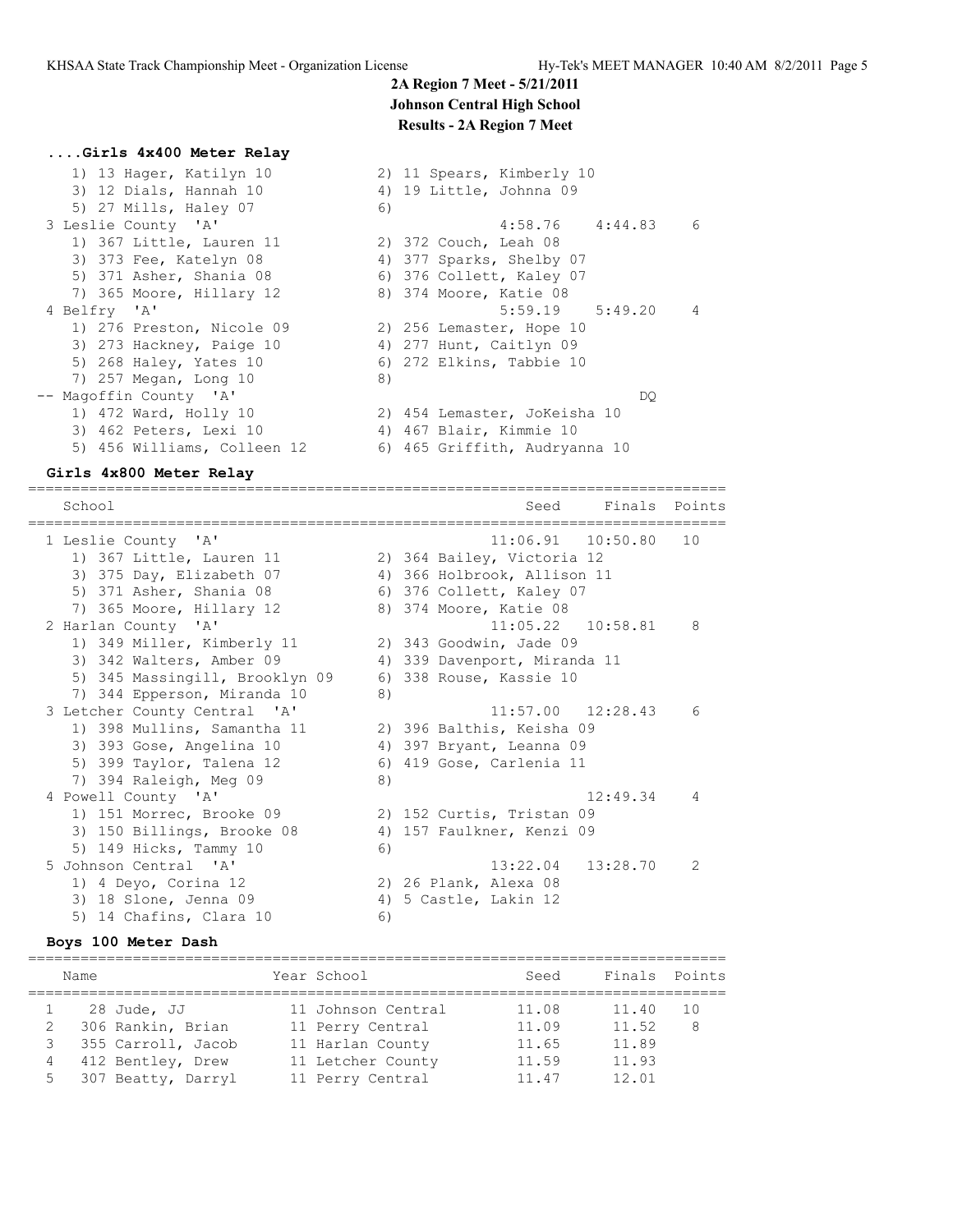|                | Boys 100 Meter Dash   |                     |       |       |                |
|----------------|-----------------------|---------------------|-------|-------|----------------|
| 6              | 459 Thacker, Dean     | 10 Magoffin County  | 11.63 | 12.09 |                |
| 7              | 383 Morgan, David     | 11 Leslie County    | 11.67 | 12.31 |                |
| 8              | 166 Cox, Justin       | 11 Powell County    | 11.66 | 12.61 |                |
|                | Section <sub>2</sub>  |                     |       |       |                |
| $\mathbf{1}$   | 265 Dixon, Josh       | 11 Belfry           | 11.89 | 11.73 | 6              |
| $\overline{2}$ | 413 Stidham, Jeremiah | 11 Letcher County   | 11.78 | 11.80 | $\overline{4}$ |
| 3              | 260 Pruittt, Jeffree  | 12 Belfry           | 11.97 | 11.83 | 2              |
| $\overline{4}$ | 142 Williams, Bryson  | 10 Prestonsburg     | 11.69 | 11.87 | $\mathbf{1}$   |
| 5              | 140 Robinson, Wes     | 11 Prestonsburg     | 12.29 | 12.44 |                |
| 6              | 361 Clem, Adam        | 09 Harlan County    | 12.38 | 12.49 |                |
| $7^{\circ}$    | 446 Smith, Tyler      | 10 Breathitt County | 12.86 | 12.50 |                |
| 8              | 468 Huff, Damon       | 10 Magoffin County  | 12.76 | 13.01 |                |
|                | Section 3             |                     |       |       |                |
|                | 281 Freeman, Cody     | 10 Sheldon Clark    | 13.16 | 13.07 |                |
| $\mathfrak{D}$ | 282 Stepp, Dakota     | 10 Sheldon Clark    | 14.50 | 14.32 |                |

#### **Boys 200 Meter Dash**

================================================================================ Name **Year School** Seed Finals Points ================================================================================ Section 1 1 28 Jude, JJ 11 Johnson Central 23.21 22.98 10 2 355 Carroll, Jacob 11 Harlan County 23.74 23.77 8 3 259 Altizer, Chris 12 Belfry 24.57 23.95 3 3 142 Williams, Bryson 10 Prestonsburg 25.64 23.95 3 5 418 Boggs, Josh 09 Letcher County 23.66 24.12 1 6 412 Bentley, Drew 11 Letcher County 23.70 24.47 7 361 Clem, Adam 09 Harlan County 25.55 25.42 8 391 Elenes, Eddie 11 Leslie County 26.27 25.95 Section 2 1 165 Jones, Daniel 12 Powell County 23.81 6 2 267 Robinson, Josh 10 Belfry 26.68 24.46 3 387 Collett, Andrew 08 Leslie County 28.16 28.33 4 446 Smith, Tyler 10 Breathitt County 26.74 31.76 **Boys 400 Meter Dash** ================================================================================ Name Year School Seed Finals Points

| Section       |                        |                     |         |         |                |
|---------------|------------------------|---------------------|---------|---------|----------------|
|               | 28 Jude, JJ            | 11 Johnson Central  | 54.50   | 53.46   | 10             |
| 2             | 308 White, James       | 11 Perry Central    | 54.54   | 55.87   | 6              |
| 3             | 340 Wynn, Josh         | 10 Harlan County    | 54.74   | 56.63   | 4              |
| 4             | 357 Hamlin, Josh       | 11 Harlan County    | 56.00   | 59.32   | $\overline{2}$ |
| 5             | 388 Little, Alex       | 08 Leslie County    | 58.44   | 1:00.15 |                |
| 6             | 468 Huff, Damon        | 10 Magoffin County  | 1:06.21 | 1:03.54 |                |
| $7^{\circ}$   | 264 Joyce, Cameron     | 11 Belfry           | 1:02.00 | 1:04.47 |                |
| 8             | 440 Hall, Zach         | 11 Breathitt County | 1:27.26 | 1:21.01 |                |
|               | Section <sub>2</sub>   |                     |         |         |                |
|               | 402 Napier, Trevor     | 10 Letcher County   | 54.62   | 54.61   | 8              |
| $\mathcal{L}$ | 431 Honeycutt, Christi | 09 Letcher County   | 1:00.67 | 59.73   |                |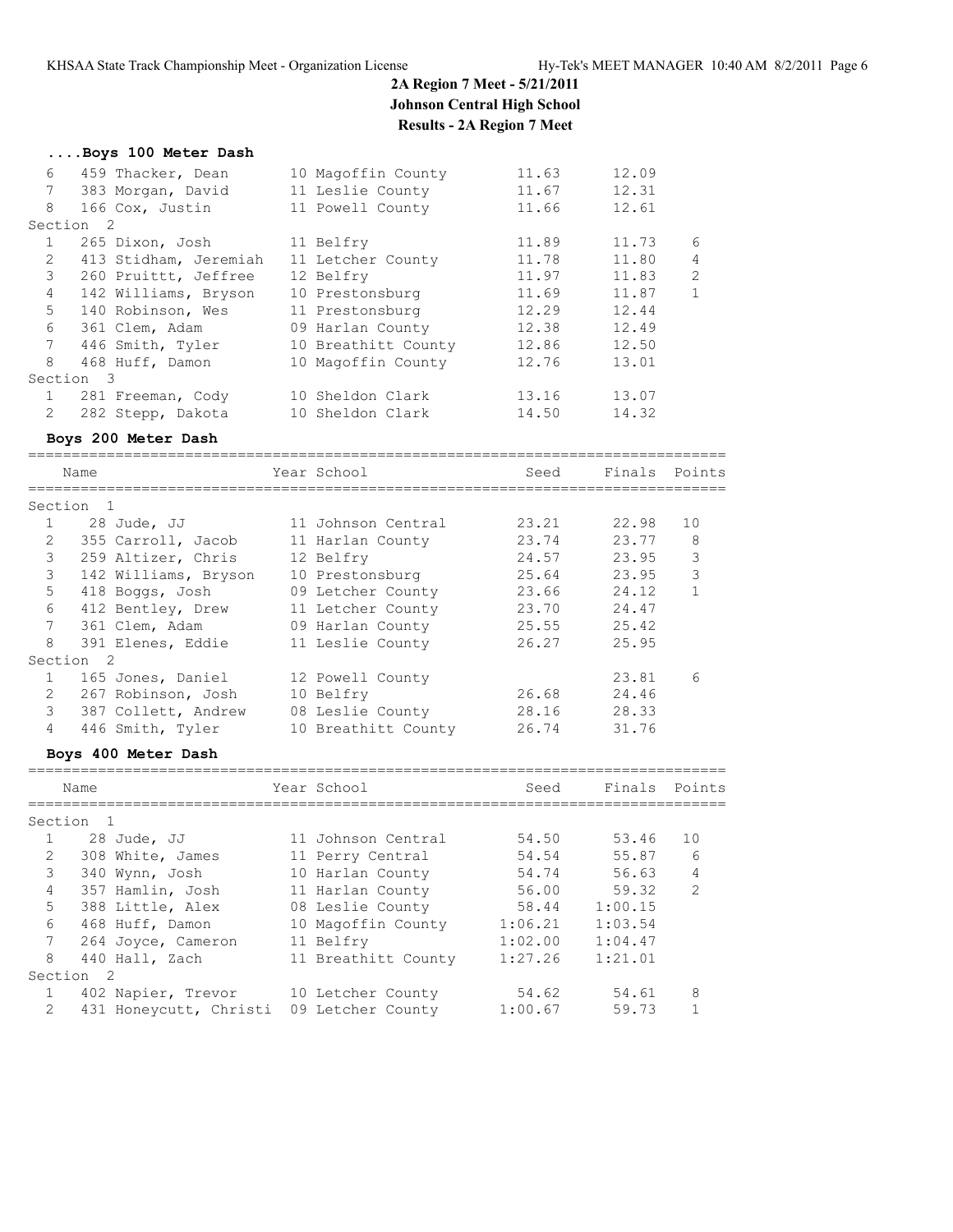## **Boys 800 Meter Run**

|         | Name               | Year School        | Seed    | Finals Points |                |
|---------|--------------------|--------------------|---------|---------------|----------------|
| Section |                    |                    |         |               |                |
|         | 346 Lee, David     | 10 Harlan County   | 2:12.20 | 2:09.60       | 1 O            |
| 2       | 347 Graham, Ben    | 12 Harlan County   | 2:13.00 | 2:11.78       | 8              |
| 3       | 404 Profitt, Tim   | 11 Letcher County  | 2:13.00 | 2:15.88       | 6              |
| 4       | 32 Ray, Michael    | 11 Johnson Central | 2:15.47 | 2:17.32       | 4              |
| 5       | 390 Collett, Tyler | 10 Leslie County   |         | 2:27.09       | $\overline{2}$ |
| 6       | 400 Dixon, Jake    | 11 Letcher County  | 2:15.00 | 2:44.13       | 1              |
| 7       | 385 Jackson, Chad  | 12 Leslie County   | 2:38.89 | 2:48.52       |                |

## **Boys 1600 Meter Run**

================================================================================

|                | Name |                       | Year School        | Seed    | Finals  | Points         |
|----------------|------|-----------------------|--------------------|---------|---------|----------------|
|                |      | 346 Lee, David        | 10 Harlan County   | 4:51.83 | 4:56.54 | 10             |
| $\mathfrak{D}$ |      | 348 Middleton, Hunter | 11 Harlan County   | 4:52.32 | 4:59.96 | 8              |
| 3              |      | 420 Cates, Chase      | 09 Letcher County  | 5:01.00 | 5:08.23 | 6              |
| 4              |      | 280 Dials, Blake      | 10 Sheldon Clark   |         | 5:22.07 | 4              |
| 5              |      | 401 Whitaker, Trenton | 11 Letcher County  | 5:13.00 | 5:29.69 | $\overline{2}$ |
| 6              |      | 34 Mullins, Austin    | 11 Johnson Central | 5:39.61 | 5:35.81 | 1              |
| $7^{\circ}$    |      | 310 Pence, John       | 12 Perry Central   | 4:50.00 | 5:46.67 |                |
| 8              |      | 133 Baker, Griffin    | 09 Prestonsburg    | 5:44.18 | 6:10.04 |                |
| 9              |      | 163 Spivey, Tyler     | 10 Powell County   |         | 6:12.89 |                |
| 10             |      | 385 Jackson, Chad     | 12 Leslie County   | 6:00.96 | 6:12.92 |                |
| 11             |      | 134 Bertrand, Austin  | 09 Prestonsburg    | 6:23.18 | 6:25.33 |                |
| 12             |      | 380 Ervin, Ricky      | 12 Leslie County   | 7:15.82 | 7:33.66 |                |
|                |      |                       |                    |         |         |                |

### **Boys 3200 Meter Run**

================================================================================

|   | Name |                       | Year School       | Seed     | Finals Points |              |
|---|------|-----------------------|-------------------|----------|---------------|--------------|
|   |      | 348 Middleton, Hunter | 11 Harlan County  | 11:07.00 | 10:59.05      | 10           |
|   |      | 346 Lee, David        | 10 Harlan County  |          | 11:04.91      | 8            |
|   |      | 420 Cates, Chase      | 09 Letcher County | 11:08.00 | 11:12.13      | 6            |
|   |      | 405 Bolling, Austin   | 10 Letcher County | 12:10.55 | 11:55.86      | 4            |
| 5 |      | 133 Baker, Griffin    | 09 Prestonsburg   | 12:48.32 | 13:34.22      | 2            |
| 6 |      | 163 Spivey, Tyler     | 10 Powell County  |          | 13:45.50      | $\mathbf{1}$ |
|   |      | 134 Bertrand, Austin  | 09 Prestonsburg   | 15:32.16 | 14:27.14      |              |
|   |      |                       |                   |          |               |              |

### **Boys 110 Meter Hurdles**

|                | Name                | Year School         | Seed  | Finals Points |                |
|----------------|---------------------|---------------------|-------|---------------|----------------|
|                | 408 Boggs, Matt     | 11 Letcher County   | 17.89 | 17.51         | 10             |
| $\overline{2}$ | 356 Dotson, John    | 11 Harlan County    | 18.31 | 18.00         | 8              |
| 3              | 409 Gibson, Brandon | 11 Letcher County   | 19.80 | 18.70         | 6              |
| 4              | 30 Cole, Joe        | 10 Johnson Central  | 18.72 | 18.73         | 4              |
| 5              | 441 Brewer, Kyle    | 10 Breathitt County | 20.25 | 20.54         | $\overline{2}$ |
| 6              | 362 Johnson, Luke   | 10 Harlan County    | 20.86 | 20.71         |                |
| Section        | - 2                 |                     |       |               |                |
|                | 460 Francis, Andrew | 10 Magoffin County  | 21.50 | 21.85         |                |
| $\mathcal{L}$  | 389 Wilson, Chris   | 08 Leslie County    | 21.91 | 21.86         |                |
|                |                     |                     |       |               |                |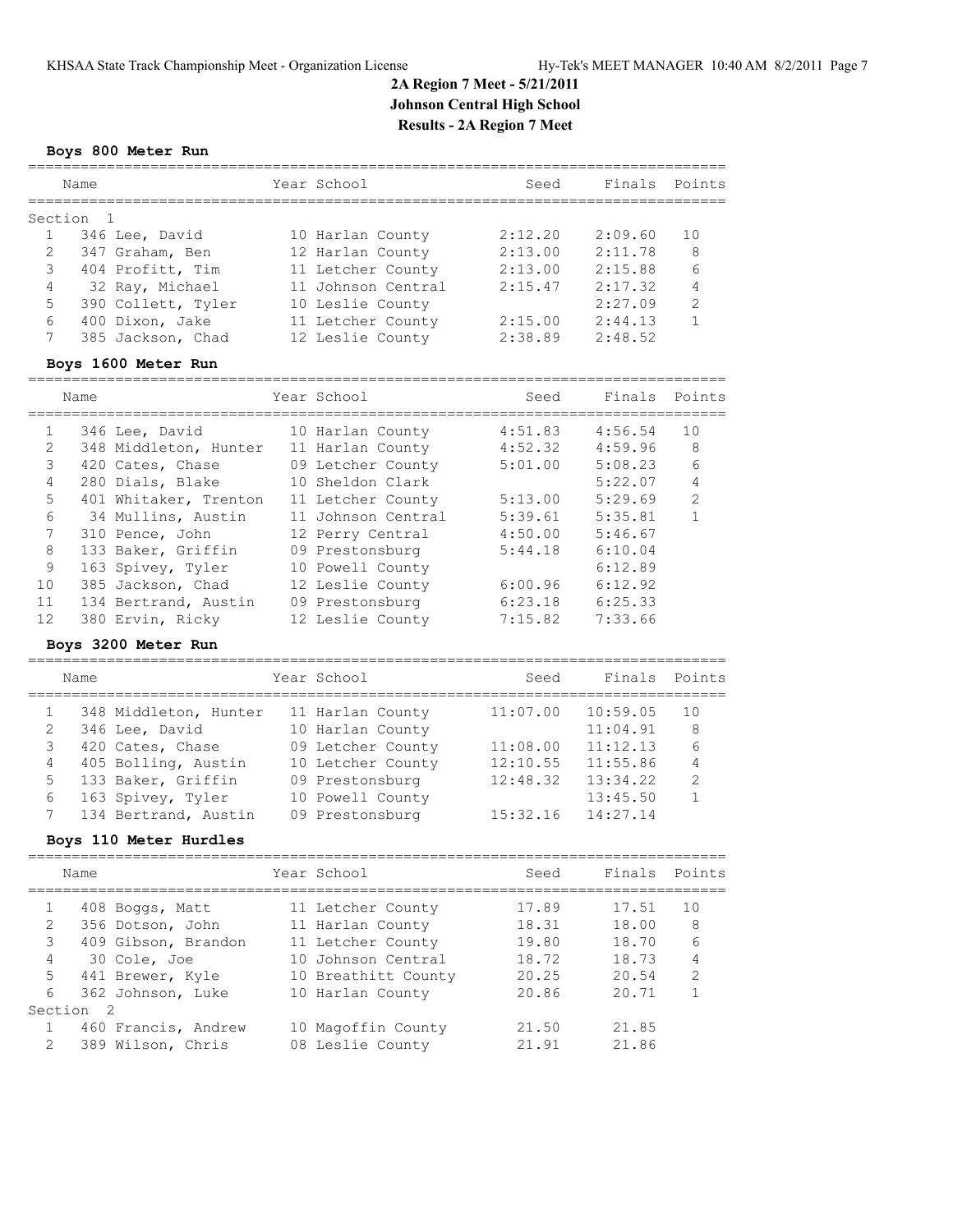## **Boys 300 Meter Hurdles**

| Name                                                     |    | Year School                           | ======================================<br>Seed         | Finals         | Points |
|----------------------------------------------------------|----|---------------------------------------|--------------------------------------------------------|----------------|--------|
|                                                          |    |                                       |                                                        |                |        |
| Section 1<br>$\mathbf{1}$                                |    |                                       | 44.79                                                  |                | 10     |
| 141 Slone, Nathan<br>$\overline{c}$<br>459 Thacker, Dean |    | 12 Prestonsburg<br>10 Magoffin County | 47.02                                                  | 43.19<br>43.57 | 8      |
| 3<br>30 Cole, Joe                                        |    | 10 Johnson Central                    | 47.17                                                  | 45.84          | 6      |
| 409 Gibson, Brandon<br>4                                 |    | 11 Letcher County                     | 48.08                                                  | 46.28          | 4      |
| 5<br>341 Miracle, Coty                                   |    | 10 Harlan County                      | 46.68                                                  | 47.60          | 2      |
| 362 Johnson, Luke<br>6                                   |    | 10 Harlan County                      | 50.31                                                  | 50.60          |        |
| Section <sub>2</sub>                                     |    |                                       |                                                        |                |        |
| $\mathbf{1}$<br>403 Collins, Colton                      |    | 09 Letcher County                     |                                                        | 49.38          | 1      |
| $\overline{2}$<br>389 Wilson, Chris                      |    | 08 Leslie County                      | 51.19                                                  | 55.41          |        |
| 3<br>135 Blackburn, Tyler                                |    | 09 Prestonsburg                       | 56.14                                                  | 57.03          |        |
| Boys 4x100 Meter Relay                                   |    |                                       |                                                        |                |        |
| School                                                   |    |                                       | Seed                                                   | Finals         | Points |
|                                                          |    |                                       |                                                        |                |        |
| Section 1                                                |    |                                       |                                                        |                |        |
| 1 Belfry 'A'                                             |    |                                       | 46.57                                                  | 45.53          | 10     |
| 1) 265 Dixon, Josh 11                                    |    |                                       | 2) 258 Johnson, Justin 09                              |                |        |
| 3) 259 Altizer, Chris 12<br>5) 267 Robinson, Josh 10     |    |                                       | 4) 260 Pruittt, Jeffree 12<br>6) 262 Varney, Jordan 12 |                |        |
| 7) 274 Hatfield, Hayden 09                               |    | 8)                                    |                                                        |                |        |
| 2 Harlan County 'A'                                      |    |                                       | 46.51                                                  | 46.15          | 8      |
| 1) 337 Massingill, Chad 11                               |    |                                       | 2) 355 Carroll, Jacob 11                               |                |        |
| 3) 340 Wynn, Josh 10                                     |    |                                       | 4) 357 Hamlin, Josh 11                                 |                |        |
| 5) 361 Clem, Adam 09                                     |    |                                       | 6) 341 Miracle, Coty 10                                |                |        |
| 3 Letcher County Central                                 | A' |                                       | 46.70                                                  | 46.67          | 6      |
| 1) 413 Stidham, Jeremiah 11                              |    |                                       | 2) 403 Collins, Colton 09                              |                |        |
| 3) 418 Boggs, Josh 09                                    |    |                                       | 4) 412 Bentley, Drew 11                                |                |        |
| 5) 395 Frazier, Chippy 09                                |    |                                       | 6) 402 Napier, Trevor 10                               |                |        |
| 7) 408 Boggs, Matt 11                                    |    |                                       | 8) 409 Gibson, Brandon 11                              |                |        |
| 4 Johnson Central 'A'                                    |    |                                       | 48.01                                                  | 48.35          | 2      |
| 1) 33 Mills, Gatlin 11                                   |    |                                       | 2) 34 Mullins, Austin 11                               |                |        |
| 3) 41 Gown, Zach 09                                      |    |                                       | 4) 29 Davis, JD 10                                     |                |        |
| 5 Leslie County 'A'                                      |    |                                       | 48.90                                                  | 49.89          | 1      |
| 1) 383 Morgan, David 11                                  |    |                                       | 2) 381 Maggard, Chris 11                               |                |        |
| 3) 391 Elenes, Eddie 11                                  |    |                                       | 4) 363 Lewis, Stefan 09                                |                |        |
| 5) 387 Collett, Andrew 08                                |    | 6)                                    |                                                        |                |        |
| 6 Breathitt County 'A'                                   |    |                                       | 51.02                                                  | 51.18          |        |
| 1) 444 Baker, Chris 09                                   |    |                                       | 2) 441 Brewer, Kyle 10                                 |                |        |
| 3) 448 Hays, Trevor 10                                   |    |                                       | 4) 446 Smith, Tyler 10                                 |                |        |
| 5) 445 Hayes, Ben 10                                     |    | 6)                                    |                                                        |                |        |
| -- Perry County Central 'A'                              |    |                                       | 46.58                                                  | DQ             |        |
| 1) 307 Beatty, Darryl 11                                 |    |                                       | 2) 308 White, James 11                                 |                |        |
| 3) 309 Prey, Austin 10<br>Section 2                      |    |                                       | 4) 306 Rankin, Brian 11                                |                |        |
| 1 Powell County 'A'                                      |    |                                       |                                                        | 47.11          | 4      |
| 1) 171 Tiller, Keenan 10                                 |    |                                       | 2) 170 Perry, Jeff                                     |                |        |
| 3) 165 Jones, Daniel 12                                  |    |                                       | 4) 166 Cox, Justin 11                                  |                |        |
| 5) 172 Taulbee, Derek 11                                 |    |                                       | 6) 168 Spencer, Zach 09                                |                |        |
| 2 Prestonsburg 'A'                                       |    |                                       | 57.87                                                  | 52.88          |        |
| 1) 136 Collins, Kain 11                                  |    |                                       | 2) 131 Cook, Chris 11                                  |                |        |
| 3) 139 Reahard, Austin 09                                |    |                                       | 4) 132 Rowe, Zach 11                                   |                |        |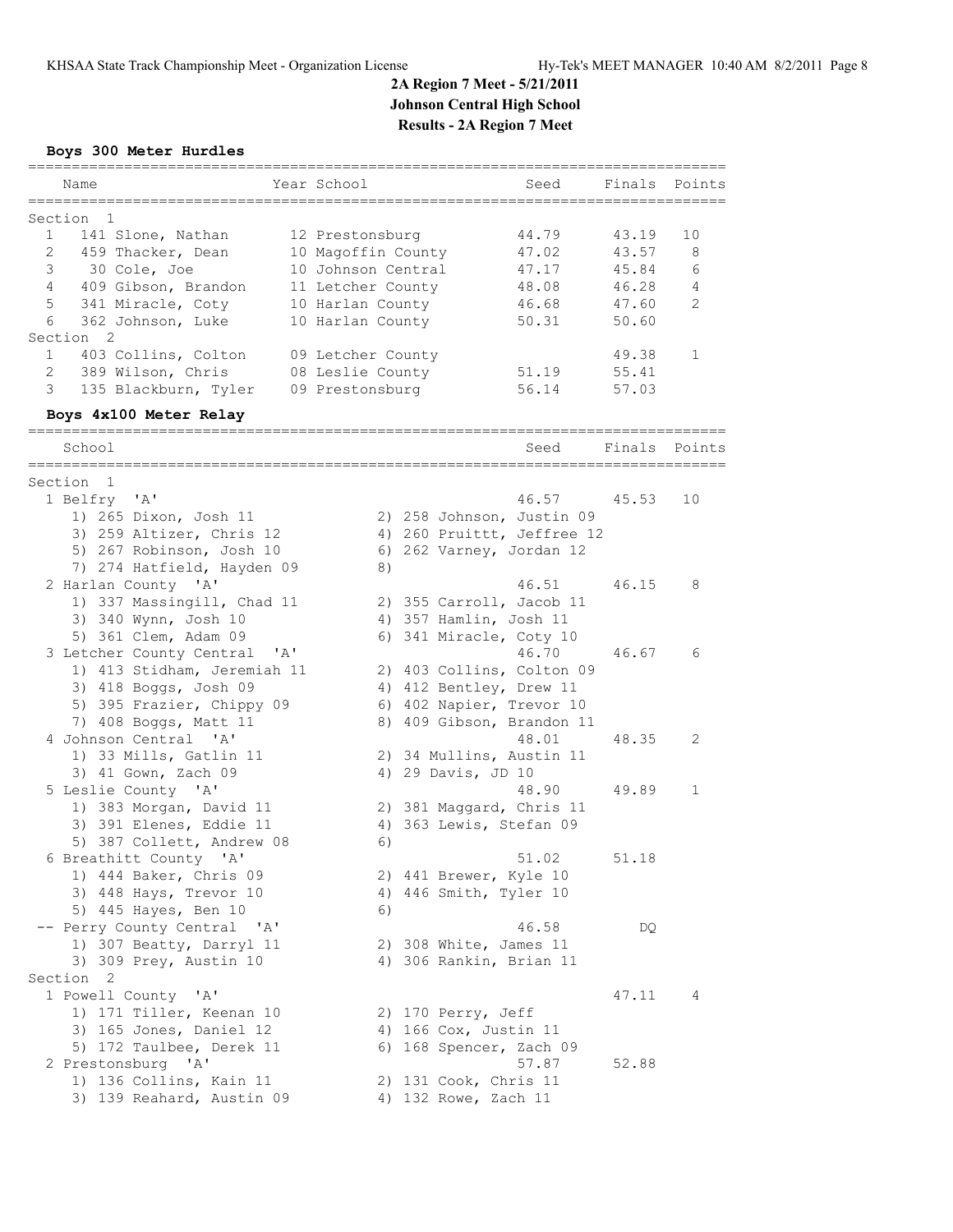### **....Boys 4x100 Meter Relay**

| 5) 138 Garner, Alex 11    | 6)                        |
|---------------------------|---------------------------|
| 3 Magoffin County 'A'     | 56.66<br>58.66            |
| 1) 452 Lemaster, Mikey 10 | 2) 453 Adkins, Cody 10    |
| 3) 461 Bauer, Jeremy 11   | 4) 458 Yates, Channing 11 |
| 5) 470 Smith, Avery 10    | 6) 466 Helton, Steven 10  |

#### **Boys 4x200 Meter Relay**

================================================================================ School Seed Finals Points ================================================================================ Section 1<br>1 Harlan County 'A' 1 Harlan County 'A' 1:35.26 1:35.39 10 1) 357 Hamlin, Josh 11 2) 340 Wynn, Josh 10 3) 341 Miracle, Coty 10 4) 355 Carroll, Jacob 11 5) 361 Clem, Adam 09 6) 337 Massingill, Chad 11 2 Belfry 'A' 1:39.22 1:36.83 8 1) 259 Altizer, Chris 12 2) 267 Robinson, Josh 10 3) 262 Varney, Jordan 12 4) 274 Hatfield, Hayden 09 5) 254 Thacker, Zack 10 6) 258 Johnson, Justin 09 3 Letcher County Central 'A' 1:38.00 1:37.61 6 1) 413 Stidham, Jeremiah 11 2) 403 Collins, Colton 09 3) 418 Boggs, Josh 09 4) 412 Bentley, Drew 11 5) 395 Frazier, Chippy 09 6) 408 Boggs, Matt 11 7) 409 Gibson, Brandon 11 (8) 4 Johnson Central 'A' 1:36.24 1:42.43 2 1) 34 Mullins, Austin 11 2) 29 Davis, JD 10 3) 33 Mills, Gatlin 11 4) 41 Gown, Zach 09 5 Breathitt County 'A' 1:50.12 1:53.02 1) 444 Baker, Chris 09 2) 441 Brewer, Kyle 10 3) 448 Hays, Trevor 10 4) 446 Smith, Tyler 10 5) 445 Hayes, Ben 10 6) 440 Hall, Zach 11 7) 442 Craft, Alex 10 8) 443 Turner, Andrew 09 6 Prestonsburg 'A' 2:00.67 1:55.13 1) 131 Cook, Chris 11 2) 139 Reahard, Austin 09 3) 132 Rowe, Zach 11 4) 136 Collins, Kain 11 5) 138 Garner, Alex 11 6) Section 2 1 Powell County 'A' 1:39.68 4 1) 171 Tiller, Keenan 10 2) 170 Perry, Jeff 3) 165 Jones, Daniel 12 4) 166 Cox, Justin 11 5) 172 Taulbee, Derek 11 6) 168 Spencer, Zach 09 2 Leslie County 'A' 1:44.13 1 1) 383 Morgan, David 11 2) 381 Maggard, Chris 11 3) 391 Elenes, Eddie 11 4) 363 Lewis, Stefan 09 5) 387 Collett, Andrew 08 6) 3 Magoffin County 'A' 1:53.07 1) 468 Huff, Damon 10 2) 470 Smith, Avery 10 3) 460 Francis, Andrew 10 4) 457 Caldwell, Chase 12 5) 453 Adkins, Cody 10 (6) 466 Helton, Steven 10